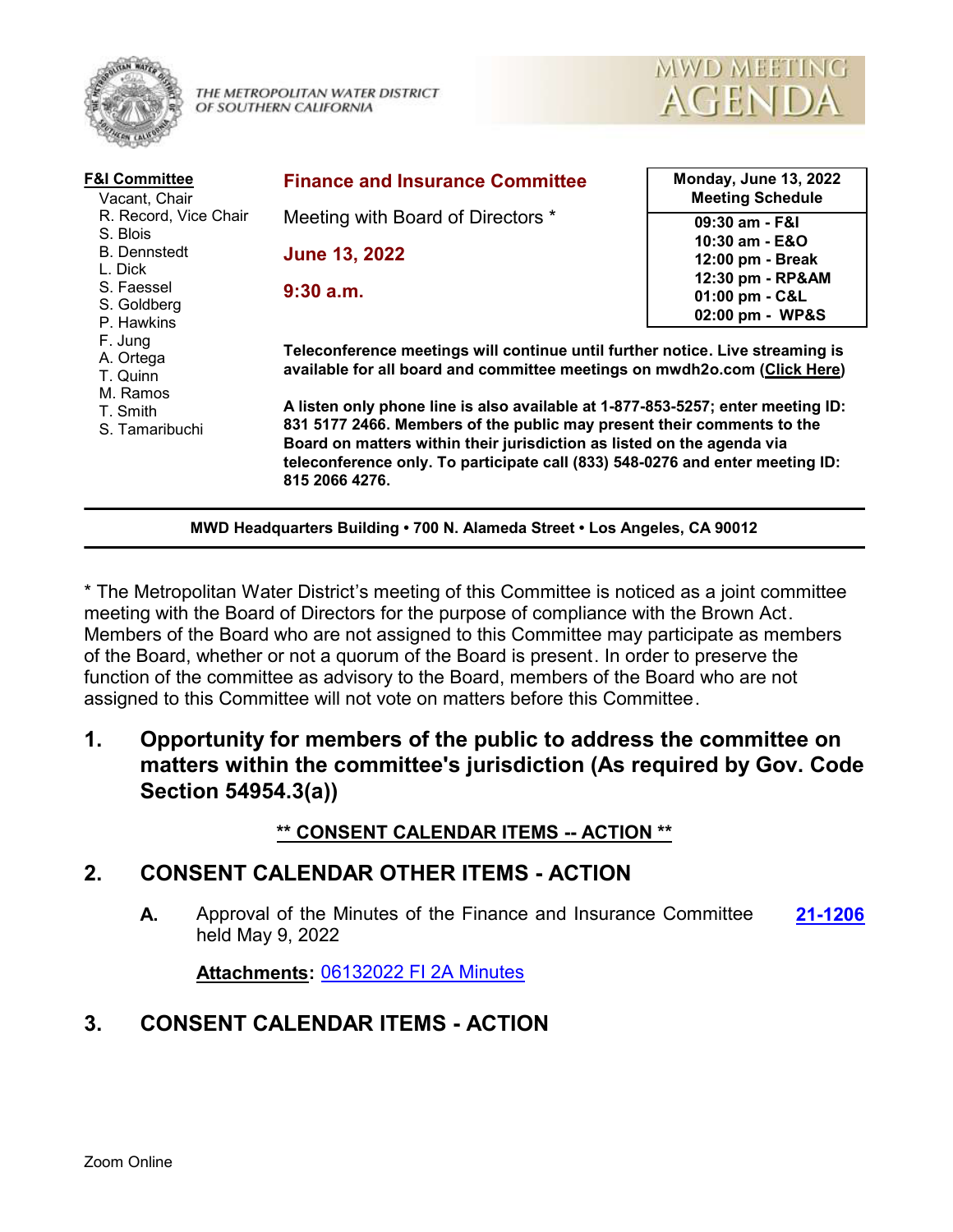**7-3** Approve up to \$1.954 million to purchase insurance coverage for **[21-1193](http://mwdh2o.legistar.com/gateway.aspx?m=l&id=/matter.aspx?key=2285)** Metropolitan's Property and Casualty Insurance Program for fiscal year 2022/23; the General Manager has determined that the proposed action is exempt or otherwise not subject to CEQA

[06142022 FI 7-3 B-L](http://mwdh2o.legistar.com/gateway.aspx?M=F&ID=c44a301d-f984-47ab-8699-faa3e60b170e.pdf) **Attachments:** [06132022 FI 7-3 Presentation](http://mwdh2o.legistar.com/gateway.aspx?M=F&ID=7feae29f-5fa7-4f2e-831a-a81e5002d828.pdf)

**7-4** Approve Metropolitan's Statement of Investment Policy for fiscal **[21-1194](http://mwdh2o.legistar.com/gateway.aspx?m=l&id=/matter.aspx?key=2286)** year 2022/23, delegate authority to the Treasurer to invest Metropolitan's funds for fiscal year 2022/23; the General Manager has determined that the proposed actions are exempt or otherwise not subject to CEQA

[06142022 FI 7-4 B-L](http://mwdh2o.legistar.com/gateway.aspx?M=F&ID=3c8cf442-b5af-43f8-b5a3-2fb36df01667.pdf) **Attachments:** [06132022 FI 7-4 Presentation](http://mwdh2o.legistar.com/gateway.aspx?M=F&ID=fff5b836-e9ac-4e7f-b36b-aa9bf0183c1c.pdf)

### **\*\* END OF CONSENT CALENDAR ITEMS \*\***

### **4. OTHER BOARD ITEMS - ACTION**

**NONE** 

NONE

# **6. COMMITTEE ITEMS**

|    | a. | Update on Other Post-Employment Benefits        | 21-1209 |  |
|----|----|-------------------------------------------------|---------|--|
|    |    | Attachments: 06132022 FI 6a Presentation        |         |  |
|    | b. | <b>Financing Overview for Bond Issuance</b>     | 21-1255 |  |
|    |    | <b>Attachments: 06132022 FI 6b Presentation</b> |         |  |
| 7. |    | <b>MANAGEMENT REPORTS</b>                       |         |  |
|    | a. | <b>Chief Financial Officer's Report</b>         | 21-1207 |  |
|    |    | <b>Attachments: 06132022 FI 7a Presentation</b> |         |  |
| 8. |    | <b>FOLLOW-UP ITEMS</b>                          |         |  |

**NONE**